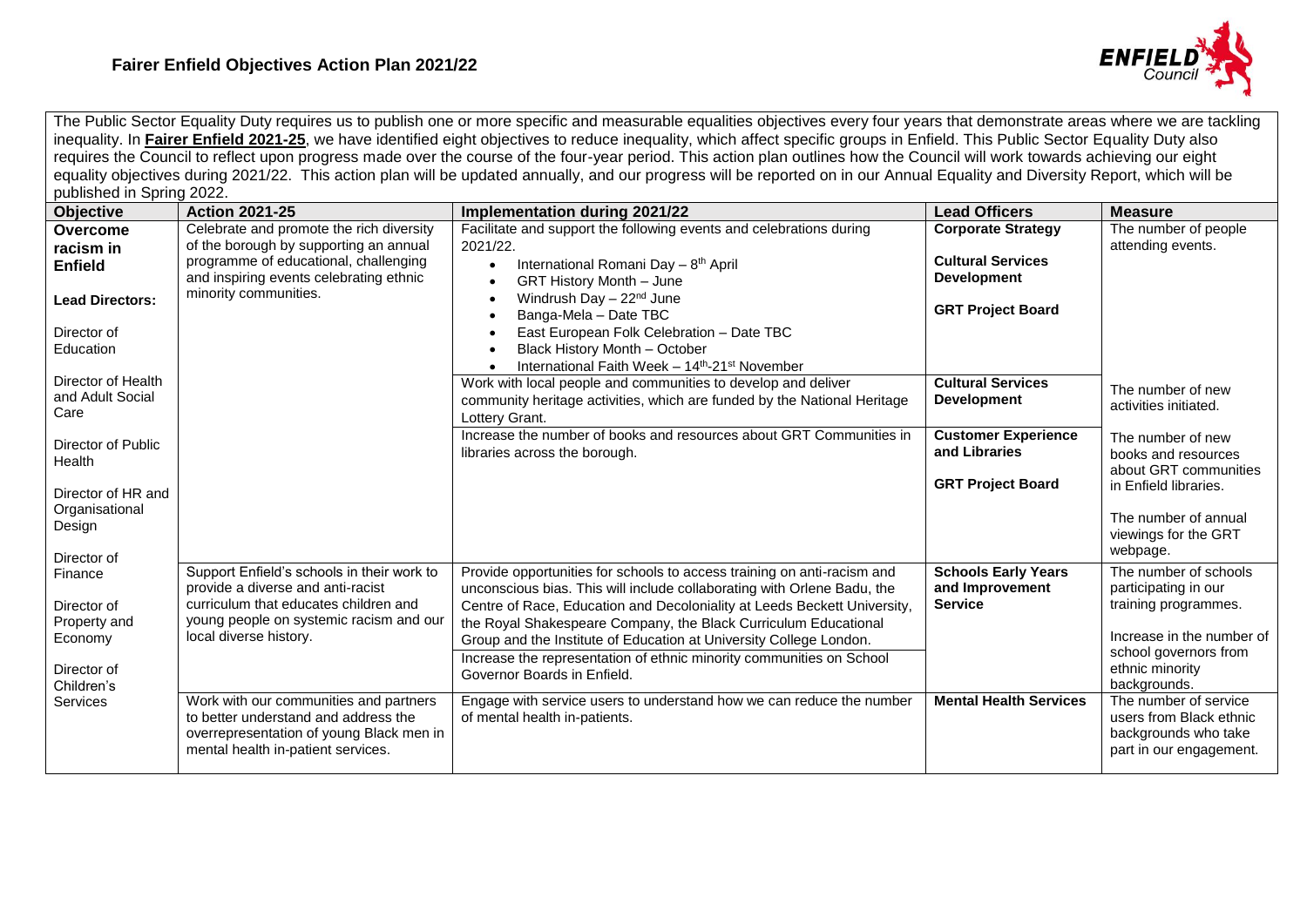

| Implement the recommendations from<br>Public Health England's Beyond the Data<br>report, to tackle the disproportionate<br>impact of Covid-19 on Black and ethnic<br>minorities.                                                | Engage with the Faith Forum and ethnic minority representatives to<br>understand vaccine hesitancy and cultural and religious factors that may<br>influence adherence to government advice.<br>Organise and facilitate events for seldom heard communities which<br>communicate information about the Covid-19 vaccine in different<br>community languages, including events for GRT communities.<br>Support the delivery of the Covid-19 vaccine in Enfield, through the<br>creation of a mass vaccination centre and pop up sites. | <b>Public Health</b>                                                                               | Covid-19 vaccination<br>take up, aiming for 75%<br>across all ethnic groups.                                                                                                            |
|---------------------------------------------------------------------------------------------------------------------------------------------------------------------------------------------------------------------------------|--------------------------------------------------------------------------------------------------------------------------------------------------------------------------------------------------------------------------------------------------------------------------------------------------------------------------------------------------------------------------------------------------------------------------------------------------------------------------------------------------------------------------------------|----------------------------------------------------------------------------------------------------|-----------------------------------------------------------------------------------------------------------------------------------------------------------------------------------------|
| Supporting Black and ethnic minority<br>owned businesses to thrive, through our<br>procurement processes and by providing<br>local support to SME businesses.                                                                   | Publish and implement our Sustainable and Ethical Procurement Policy<br>and suppliers guide. As part of this guide, we will create standard<br>questions on equality and diversity to be used in tenders and ensure that<br>equality and diversity in on the agenda at all contract management and<br>monitoring meetings.<br>• Autumn 2021<br>Procure a Black led architecture practice to join the master planning team                                                                                                            | <b>Procurement</b><br>Commissioning<br><b>Managers</b><br><b>Estate Renewal</b>                    | Seek to establish<br>monitoring systems<br>which will enable the<br>Council to track the<br>number of ethnic-<br>minority owned<br>businesses in its supply                             |
|                                                                                                                                                                                                                                 | for the Joyce and Snells redevelopment.<br>Develop a new business/retail space for small African and African<br>Caribbean businesses to start up, piloting in Upper Edmonton, which can<br>also serve as a cultural hub.                                                                                                                                                                                                                                                                                                             | <b>Economic Development</b>                                                                        | chain.<br>Black led architecture<br>practice is appointed to<br>join the master planning<br>team.<br>Business/retail space for<br>African and African<br>Caribbean businesses<br>opens. |
| Work with our partners to reduce the<br>discrimination experienced by Gypsy,<br>Traveller and Roma Communities in<br>accessing education, healthcare and<br>service provision.                                                  | Publish our GRT Strategy to reduce inequality experienced by GRT<br>communities in Enfield.<br>Autumn 2021<br>Develop and deliver training for officers on the culture and traditions of<br><b>GRT</b> communities.<br>Autumn 2021                                                                                                                                                                                                                                                                                                   | <b>GRT Project Board</b>                                                                           | The number of officers<br>taking part in training on<br>the culture and traditions<br>of GRT communities.                                                                               |
| Increase the representation of Black and<br>ethnic minorities in leadership positions<br>across the Council's workforce, so that it<br>is proportionately representative of<br>Enfield's ethnic minority population by<br>2030. | Publish an annual workforce report, which compares our workforce to the<br>borough population and includes the gender and ethnicity pay gaps.<br>September 2021<br>$\bullet$<br>Promote mentoring for ethnic minority staff and introduce 'reverse<br>mentoring', so that junior staff can mentor managers at higher grades.<br>March 2022                                                                                                                                                                                           | <b>Human Resources</b><br><b>Operations</b><br><b>Learning and</b><br><b>Organisational Design</b> | Increase in the number of<br><b>Black and ethnic</b><br>minorities in leadership<br>positions at the Council,<br>(PO1 officers and above).                                              |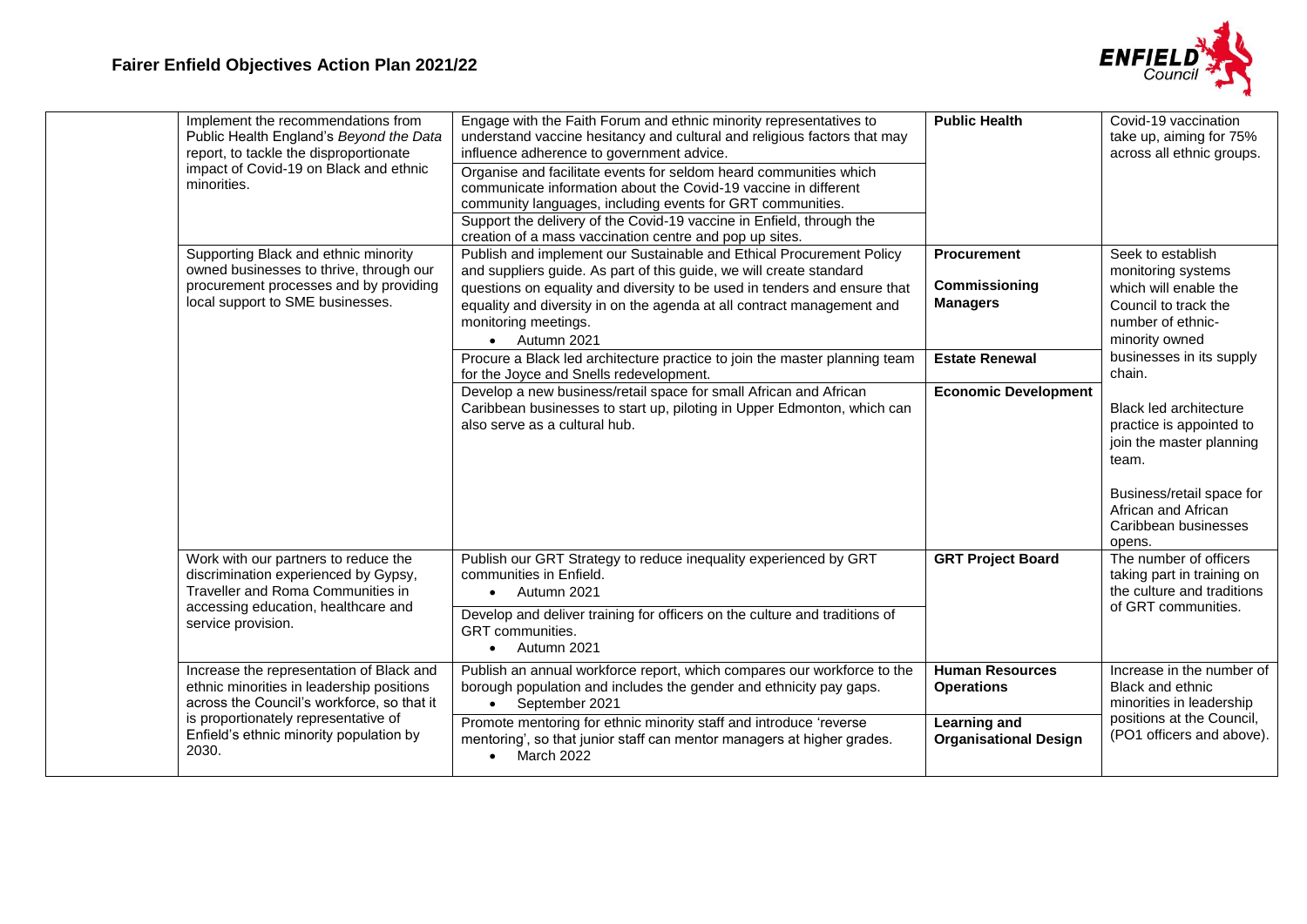

|                                                                                                         |                                                                                                                                                                                                                                                   | Run Black on Board and Threshold training programmes to support staff<br>from ethnic minority backgrounds into leadership positions in the Council<br>and community.<br>$\bullet$ Spring 2021<br>Review and update our recruitment and selection policy. As part of this,<br>ensure that all interview panels are diverse and representative of gender<br>and ethnicity and train staff network groups to be representatives on<br>interview panels.<br>December 2021<br>$\bullet$ | Learning and<br>Organisational<br><b>Development</b><br><b>Human Resources</b><br><b>Operation</b>            |                                                                                                                                                                      |
|---------------------------------------------------------------------------------------------------------|---------------------------------------------------------------------------------------------------------------------------------------------------------------------------------------------------------------------------------------------------|------------------------------------------------------------------------------------------------------------------------------------------------------------------------------------------------------------------------------------------------------------------------------------------------------------------------------------------------------------------------------------------------------------------------------------------------------------------------------------|---------------------------------------------------------------------------------------------------------------|----------------------------------------------------------------------------------------------------------------------------------------------------------------------|
|                                                                                                         | Provide training on unconscious bias, on<br>language and structural racism as part of<br>our equalities training programme.                                                                                                                       | Provide training on unconscious bias and language as part of our<br>equalities training programme.<br>Spring 2021<br>$\bullet$                                                                                                                                                                                                                                                                                                                                                     | <b>Learning and</b><br>Organisational<br><b>Development</b><br><b>Business Development</b><br><b>Managers</b> | The percentage of staff<br>attending mandatory<br>Equality and Diversity in<br>the Workplace training,<br>aiming for 85% target to<br>be included in DMT<br>reports. |
| <b>Deliver positive</b><br>interventions<br>to reduce<br>serious youth<br>violence in<br><b>Enfield</b> | Work with our communities and partners<br>to better understand the over-<br>representation of Black people in youth<br>convictions and better support young<br>people to prevent them from being drawn<br>into gangs, crime and serious violence. | Continue to deliver and enhance the NEXUS programme. Nexus is a<br>Council funded initiative that brings together different VCS organisations<br>to support children and families to make Enfield safer. It has been<br>providing mentoring; coaching to students at risk of poor outcomes; and<br>has provided parenting programmes through community networks,<br>alongside funding of the Youth Service Offer.                                                                  | Early Help, Youth and<br><b>Community Safety</b><br><b>Secondary Behaviour</b><br><b>Support Service</b>      | Decrease in the number<br>of Black young people<br>who are convicted of<br>crime and serious<br>violence                                                             |
| <b>Lead Directors:</b><br>Director of                                                                   | Ensure that young people and families<br>from different backgrounds within our<br>community know how to access support<br>for themselves, and their peers, and seek<br>help when they need it, to stop problems                                   | Further promote the new Children's Portal, which puts information,<br>guidance and advice all in one place to support children and families and<br>improve access to services.<br>Continue to deliver and enhance Summer University Programme and<br>Inspiring Young Enfield.                                                                                                                                                                                                      | <b>Transformation</b><br>Early Help, Youth and<br><b>Community Safety</b>                                     | The number of annual<br>viewings for the<br>Children's Portal.<br>Reduce the number of                                                                               |
| Children's<br><b>Services</b><br>Director of Public<br>Health                                           | escalating and causing distress.                                                                                                                                                                                                                  | Support partnership delivery of Project Alliance to provide early help and<br>intervention for young people that have been arrested and presented in<br>Wood Green Police Station and provide these young people with early<br>help and support to prevent further involvement in offending.                                                                                                                                                                                       | Early Help, Youth and<br><b>Community Safety</b>                                                              | fixed-term exclusions and<br>work toward target of no<br>permanent school<br>exclusions by 2025.                                                                     |
| Director of<br>Education                                                                                |                                                                                                                                                                                                                                                   | Work in partnership with the Enfield Learning Excellence Partnership<br>Board to identify how the Council, schools and other stakeholders can<br>address high levels of fixed term exclusion and youth violence.<br>Provide support through the Early Help Family Hub, Embracing Family                                                                                                                                                                                            | <b>School and Early Years'</b><br><b>Service Improvement</b><br><b>Change and Challenge</b>                   | The number of referrals<br>to the Early Help Family<br>Hub, Embracing Family                                                                                         |
|                                                                                                         |                                                                                                                                                                                                                                                   | Lives and Team Around the Family programmes to empower parents and<br>carers and enable families to support themselves and boost resilience.                                                                                                                                                                                                                                                                                                                                       | and Family Support<br><b>Unit Service</b>                                                                     | Lives and Team around<br>the Family programmes.                                                                                                                      |
|                                                                                                         | Work with the police to ensure that<br>interventions outside the Criminal Justice<br>System are used where possible, to                                                                                                                           | Implement the Enfield Targeted Youth Engagement Board (ETYEB)<br>Action Plan and monitor through ETYEB.                                                                                                                                                                                                                                                                                                                                                                            | Early Help, Youth and<br><b>Community Safety</b>                                                              | Reduce the number of<br>young people in Enfield                                                                                                                      |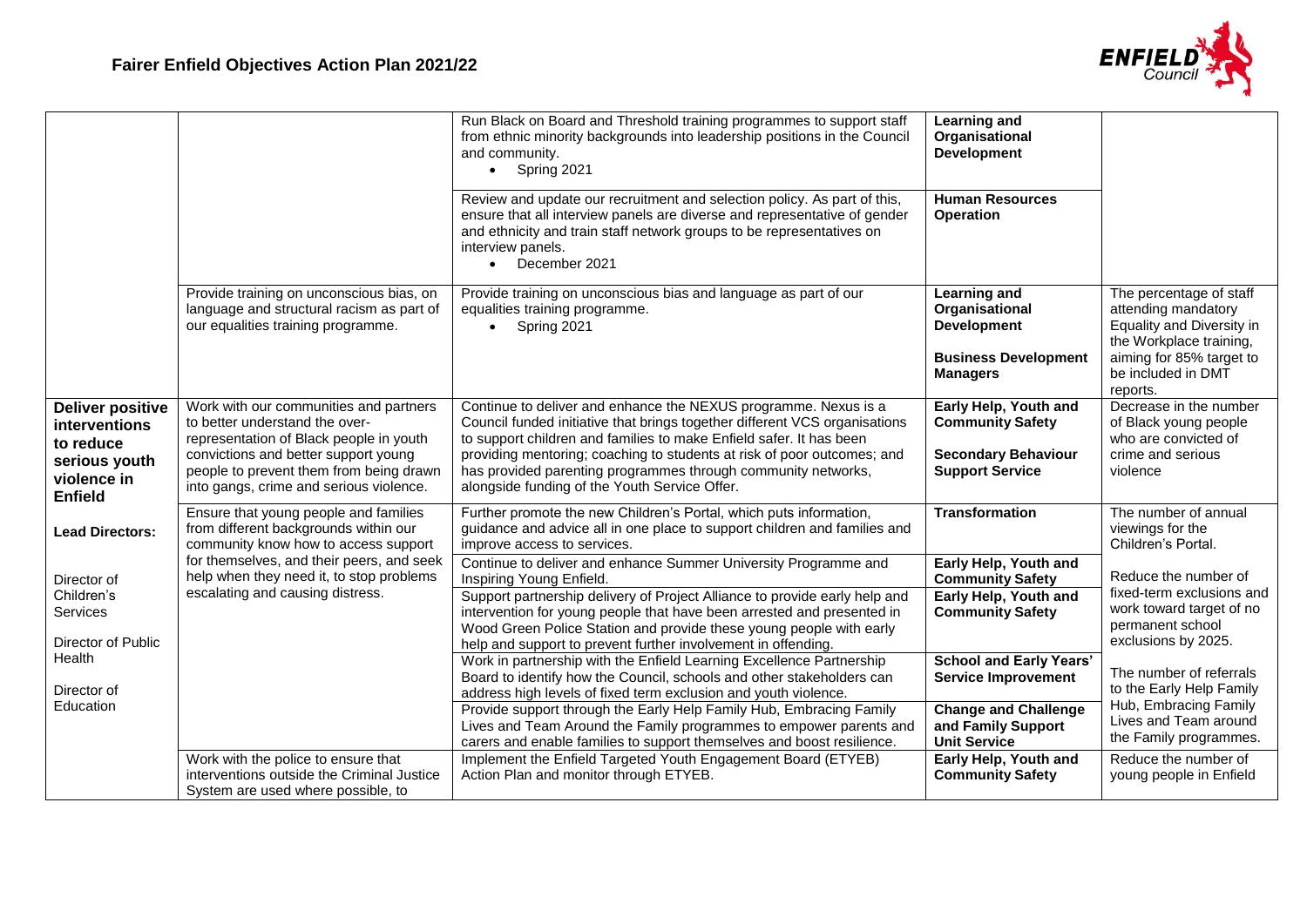

|                                      | reduce the number of young people in<br>the system, intervene early and support<br>young people to end their involvement in<br>crime and violence through holistic<br>support that identifies and addresses<br>underlying vulnerabilities.    | Secure MOPAC funding to commission projects that prevent and tackle<br>offending, including provision of youth outreach services, with a presence<br>at North Middlesex Hospital A&E, and in parks and community settings.<br>Implement Youth IOM to reduce re-offending.<br>Implement youth justice disproportionality action plan.                                                         | Early Help, Youth and<br><b>Community Safety</b>                                                         | entering the criminal<br>justice system.<br>Decrease the reoffending<br>rate for young people in<br>Enfield.                        |
|--------------------------------------|-----------------------------------------------------------------------------------------------------------------------------------------------------------------------------------------------------------------------------------------------|----------------------------------------------------------------------------------------------------------------------------------------------------------------------------------------------------------------------------------------------------------------------------------------------------------------------------------------------------------------------------------------------|----------------------------------------------------------------------------------------------------------|-------------------------------------------------------------------------------------------------------------------------------------|
|                                      | Enhance mutual trust and co-operation<br>between our young people, communities<br>and public services including the police,<br>and interventions, such as Stop and<br>Search, are seen to be used<br>proportionally, fairly and respectfully. | Vulnerable Young Persons Group to receive the reports of the Stop and<br>Search Advisory Group regarding the profile of young people being<br>subject to Stop and Search: by gender, age. ethnicity and whether they<br>were arrested as a result.<br>Work with our partners to promote young people's rights and<br>responsibilities during the Stop and Search Process.                    | <b>Community Safety</b>                                                                                  | The number of reports of<br>the Stop and Search<br>Advisory Group received<br>by the Vulnerable Young<br>Persons Group.             |
|                                      |                                                                                                                                                                                                                                               | Develop our Youth Engagement Policy, which will ensure that the Council<br>undertakes engagement that empowers young people to meaningfully<br>take part and help design our services. This policy will help to embed a<br>consistent approach across Children and Family, and Education<br>Services.                                                                                        | <b>Looked After Children</b><br>and Leaving Care                                                         | Youth Engagement<br>Policy published.                                                                                               |
| workers, including mentors.<br>NEET. | Prioritise investment in universal youth<br>services and targeted outreach youth                                                                                                                                                              | Continue to deliver Youth Services and expand provision wherever<br>possible, bringing together different voluntary sector organisations to<br>deliver services.                                                                                                                                                                                                                             | Early Help, Youth and<br><b>Community Safety</b><br><b>Secondary Behaviour</b><br><b>Support Service</b> | Increase in the number of<br>young people who are<br>supported to be involved<br>in positive activities in<br>their communities and |
|                                      |                                                                                                                                                                                                                                               | Maintain delivery of the NEXUS programme through seeking sustainable<br>funding. Nexus is a Council funded initiative that brings together different<br>VCS organisations to support children and families to make Enfield safer.<br>It has been providing mentoring; coaching to students at risk of poor<br>outcomes; and has provided parenting programmes through community<br>networks. | Early Help, Youth and<br><b>Community Safety</b>                                                         | have somewhere to go<br>and something to do.                                                                                        |
|                                      |                                                                                                                                                                                                                                               | Develop additional detached and outreach youth work to promote<br>contextual safeguarding and positive engagement of young people that<br>may be involved in risky behaviour.                                                                                                                                                                                                                |                                                                                                          |                                                                                                                                     |
|                                      |                                                                                                                                                                                                                                               | Seek funding to develop mobile youth vehicle to support detached and<br>outreach youth work.<br>Deliver new DfE funded Holiday and Food Activities programme to<br>reduce holiday poverty for children and young people on free school<br>meals during Easter, Summer and Christmas holidays.                                                                                                |                                                                                                          |                                                                                                                                     |
|                                      | Encourage and support local businesses<br>and employers to provide training,<br>apprenticeships and employment                                                                                                                                | Support businesses to participate in the Kickstart scheme and offer job<br>placements to 16-24-year olds on Universal Credit.                                                                                                                                                                                                                                                                | <b>Economic Development</b>                                                                              | Increase in the number of<br>young offender's<br>engaged in suitable                                                                |
|                                      | opportunities to young people who are                                                                                                                                                                                                         | Increase education, employment and training options available to care<br>leavers including bespoke traineeships and apprenticeships opportunities<br>within the Council.                                                                                                                                                                                                                     | <b>Looked After Children</b><br>and Leaving Care                                                         | education, training and                                                                                                             |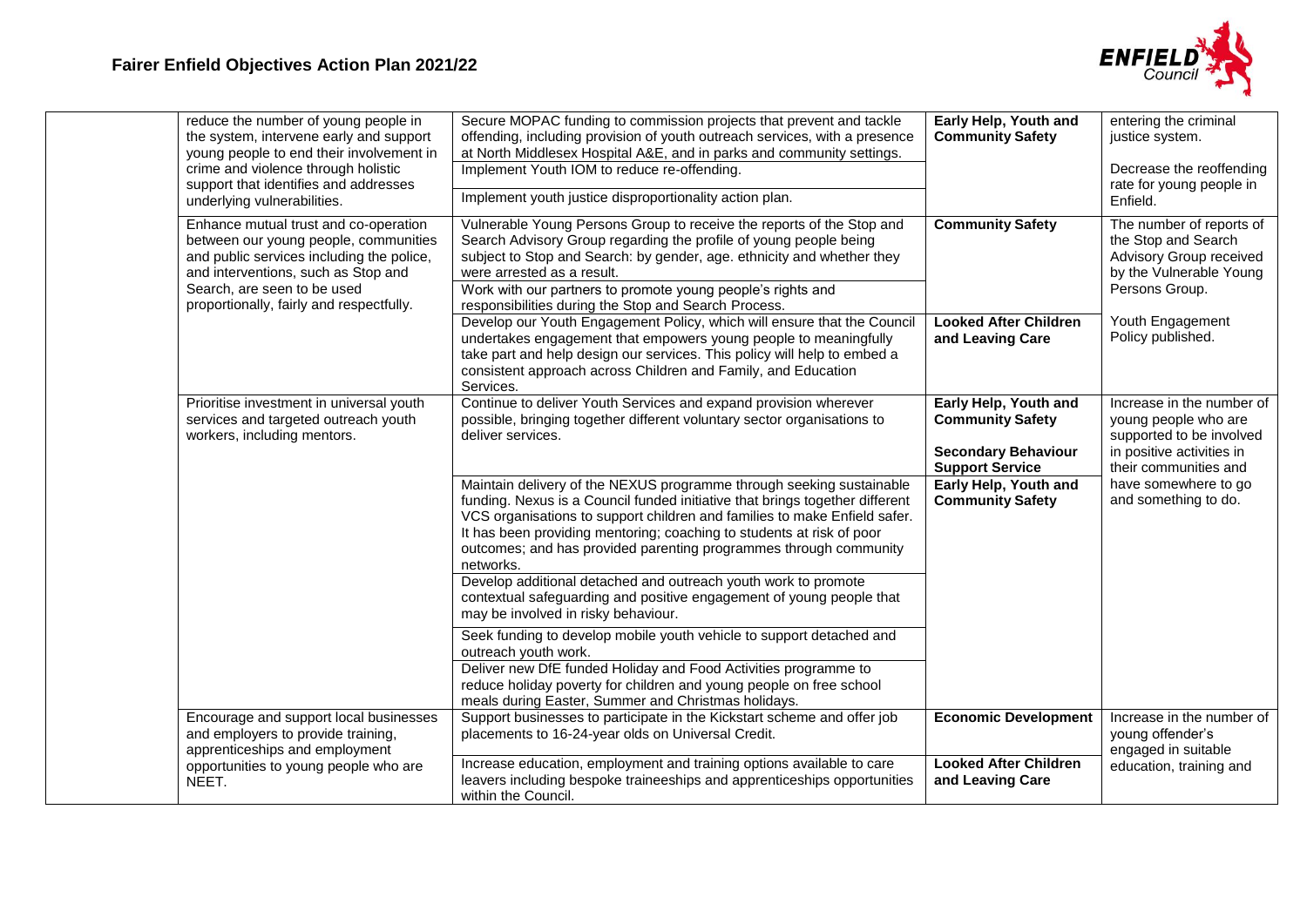

|                                                                                                                                                |                                                                                                                                                                                 | Increase the number of Care Leavers engaging in education, employment<br>and training opportunities with a special focus in those who are 18 years<br>old or over.                                                                                                                                                                                                                                                                                                                                                                                                             |                                                        | employment (pre and<br>post court).                                                                                                                                                                                                     |
|------------------------------------------------------------------------------------------------------------------------------------------------|---------------------------------------------------------------------------------------------------------------------------------------------------------------------------------|--------------------------------------------------------------------------------------------------------------------------------------------------------------------------------------------------------------------------------------------------------------------------------------------------------------------------------------------------------------------------------------------------------------------------------------------------------------------------------------------------------------------------------------------------------------------------------|--------------------------------------------------------|-----------------------------------------------------------------------------------------------------------------------------------------------------------------------------------------------------------------------------------------|
|                                                                                                                                                |                                                                                                                                                                                 | Publish and implement our Sustainable and Ethical Procurement Policy.<br>Autumn 2021<br>$\bullet$                                                                                                                                                                                                                                                                                                                                                                                                                                                                              | <b>Procurement</b><br>Commissioning<br><b>Managers</b> | Reduce the number of<br>16-21-year olds not in<br>education, training or<br>employment.                                                                                                                                                 |
|                                                                                                                                                | Ensure that public spaces are<br>increasingly safer for young people and<br>are discouraging for perpetrators of<br>exploitation/violence to congregate and<br>cause harm.      | Work together with Schools Officers, Youth Outreach and Community<br>groups to coordinate patrols at identified SYV hotspots at key times of the<br>day 12:00 and 20:00 identified by analysis, particularly after school<br>between 15:00 and 17:59, around transport hubs and areas of concern.<br>Explore ways to work in collaboration with children and young people to<br>hear their views on crime and antisocial behaviour (ASB) and give them<br>an active role in designing or improving the spaces they visit and live in<br>order to make them safer for everyone. | <b>Community Safety</b>                                | Reduce anti-social<br>behaviour in the shop<br>area in Enfield's town<br>centres.                                                                                                                                                       |
| Increase the<br>number of<br>residents<br>affected by<br><b>SEND who are</b><br>in paid<br>employment<br><b>Lead Directors:</b><br>Director of | Explore options to expand all our<br>supported employment services,<br>including our 'Equals Employment'<br>service, schools careers service, and<br>apprenticeship programmes. | Publish and implement our Sustainable and Ethical Procurement Policy.<br>Autumn 2021<br>$\bullet$                                                                                                                                                                                                                                                                                                                                                                                                                                                                              | <b>Procurement</b>                                     | Increase in the number of<br>adults affected by special<br>educational needs and<br>disabilities in paid<br>employment.<br>Increase in the number of<br>supported interns on the<br>West Lea supported<br>internship programme.         |
| Education<br>Director of Health<br>and Adult Social<br>Care<br>Director of HR &<br>Organisational<br>Design                                    |                                                                                                                                                                                 | Develop our new Skills and Employment strategy, which will include a<br>specific focus on increasing the number of residents affected by SEND<br>who are in paid employment.                                                                                                                                                                                                                                                                                                                                                                                                   | <b>Progression and</b><br><b>Pathways</b>              | Increase in the number of<br>participants affected by<br>SEND on the traineeship<br>and apprenticeship<br>programmes.<br>Increase in the number of<br>businesses participating<br>in the West Lea<br>supported internship<br>programme. |
|                                                                                                                                                |                                                                                                                                                                                 | Ensure that all Educational Health Care Plan reviews from year 9<br>onwards include a focus on preparing for adulthood.                                                                                                                                                                                                                                                                                                                                                                                                                                                        | <b>SEN and Curriculum</b><br><b>Inclusion</b>          | Increase in the number<br>young people affected by                                                                                                                                                                                      |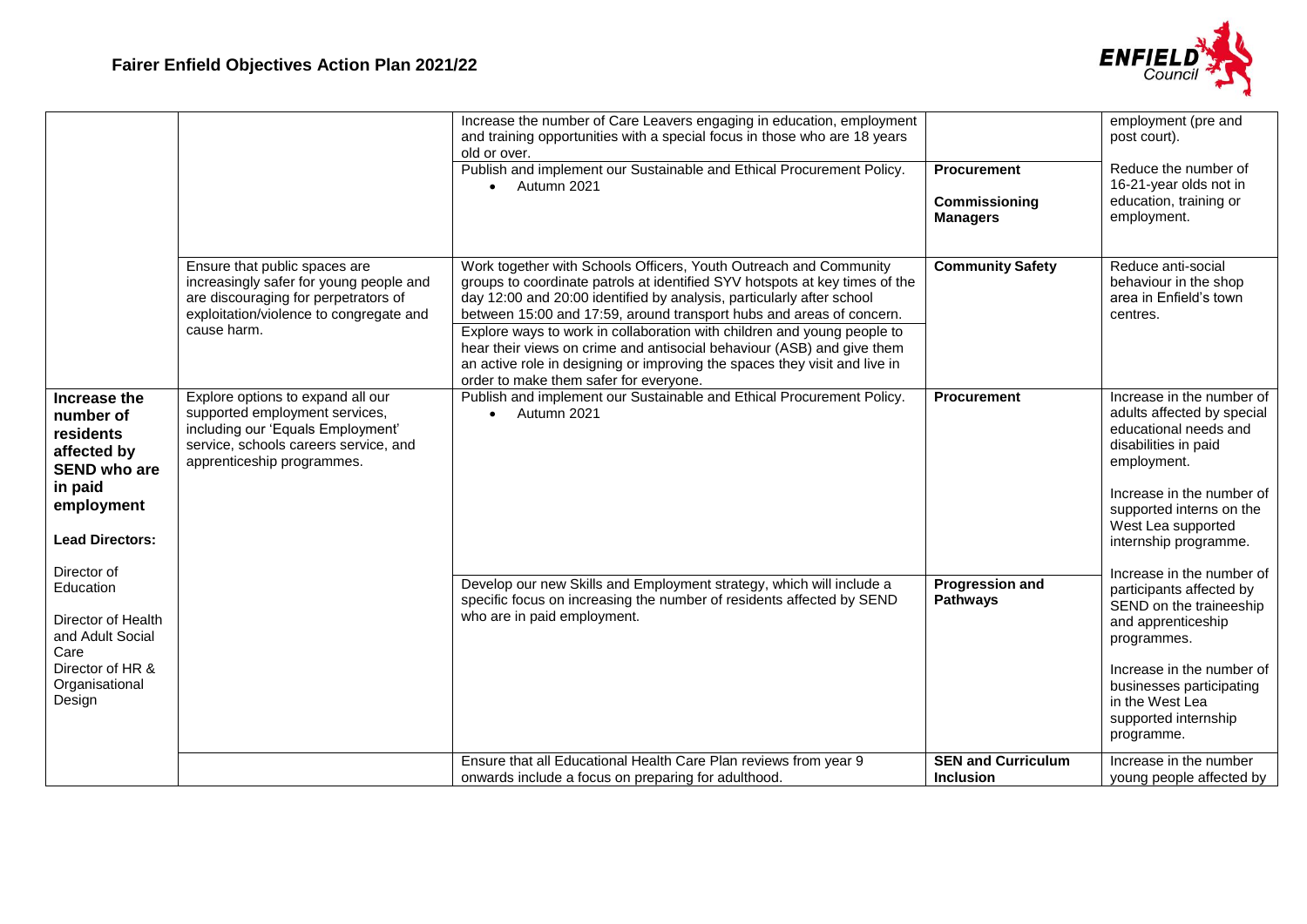

|                                                                                                                                                                                                                                                                                   | Support young people affected by SEND<br>to work towards and achieve their<br>preparing for adulthood objectives.<br>Provide good quality work placements for<br>supported interns at the Council and work<br>with other Enfield employers to do the<br>same, with pathways into paid<br>employment following completion of the | Work with colleagues in Education, Children and Families, Health and the<br>Voluntary Sector to create a new SEND strategy.<br>Organise transition events and training programmes for young people,<br>their families and professionals.<br>Work with partners to develop a new Autism Strategy, ensuring<br>consistency in support for individuals and their families/carers.<br>Work with managers who previously managed supported interns, to<br>discuss their experiences and how we can develop the programme at<br>Enfield Council.<br>Provide individual and tailored support from the Equals Service to<br>managers of staff who are affected by Special Educational Needs and                                                                                                                                                                                                                                                                                                                    | <b>CAMHS and EPS</b><br><b>HR Operations</b><br><b>Learning Disability</b><br><b>Services</b>                                                                                                                                      | SEND who achieve their<br>preparing for adulthood<br>objectives.<br>Increase in the number of<br>supported internship<br>placements at Enfield<br>Council.                                                                                                                                                                                                                                                                                                            |
|-----------------------------------------------------------------------------------------------------------------------------------------------------------------------------------------------------------------------------------------------------------------------------------|---------------------------------------------------------------------------------------------------------------------------------------------------------------------------------------------------------------------------------------------------------------------------------------------------------------------------------|------------------------------------------------------------------------------------------------------------------------------------------------------------------------------------------------------------------------------------------------------------------------------------------------------------------------------------------------------------------------------------------------------------------------------------------------------------------------------------------------------------------------------------------------------------------------------------------------------------------------------------------------------------------------------------------------------------------------------------------------------------------------------------------------------------------------------------------------------------------------------------------------------------------------------------------------------------------------------------------------------------|------------------------------------------------------------------------------------------------------------------------------------------------------------------------------------------------------------------------------------|-----------------------------------------------------------------------------------------------------------------------------------------------------------------------------------------------------------------------------------------------------------------------------------------------------------------------------------------------------------------------------------------------------------------------------------------------------------------------|
| Improve the<br><b>Wellbeing and</b><br><b>Celebrate the</b><br><b>Contribution of</b><br>our Lesbian,<br>Gay, Bi and<br><b>Trans</b><br><b>Communities</b><br><b>Lead Directors:</b><br>Director of HR and<br>Organisational<br>Design<br>Executive<br>Sponsor - LGBT+<br>Network | placements.<br>Effectively monitor sexual orientation,<br>gender identity and trans status of our<br>staff and service users to understand the<br>needs and experiences of LGBT people<br>in Enfield and develop more inclusive<br>services and policies as a result.                                                           | Disabilities.<br>Review data from the 2021 Census on sexual orientation, gender identity<br>and trans status for Enfield residents, to develop a local picture on the<br>number of LGBT people in Enfield.<br>Implement our new equalities monitoring form to understand the<br>representation and experiences of our LGBT employees.<br>Work with the following 3 services to develop a best practice approach for<br>collecting, analysing and responding to equalities data, which can then be<br>used to develop our approach across the Council in future years. This will<br>include implementing our new equalities categories based best practice<br>from Stonewall, to help us better understand the needs and experiences<br>of LGBT service users and adapt services where needed to make them<br>more inclusive.<br>Library service<br>$\bullet$<br><b>Housing Advisory Service</b><br>Commissioned Service (to be identified during 2021)<br>Work to commence for all services during 2021/22 | Knowledge and<br><b>Insights</b><br><b>HR Operations</b><br><b>Customer Experience</b><br>and Libraries<br><b>Housing Advisory</b><br><b>Service</b><br><b>Commissioned Service</b><br><b>Corporate Strategy</b><br><b>Service</b> | Data from the 2021<br>Census on the gender<br>identity and trans status<br>of Enfield Residents is<br>published in the Borough<br>Profile.<br>New equalities<br>monitoring categories are<br>updated on the HR<br>system, aiming for 85%<br>of employees to answer<br>the question on gender<br>identity and trans status.<br>New equalities<br>monitoring is introduced<br>in the 3 identified<br>services and data is<br>analysed to inform<br>service development. |
|                                                                                                                                                                                                                                                                                   | Create an LGBT inclusive workplace by<br>delivering training, encouraging an active<br>LGBT staff network and running an<br>'LGBT allies' programme, which means<br>non-LGBT staff can identify themselves<br>as supportive individuals.                                                                                        | Consult with the LGBT network on how Enfield Council can celebrate<br>Pride and Pride in London, and subsequently organise<br>events/communications to mark Pride for employees.<br>Develop and deliver training on creating an LGBT inclusive workplace.<br>Unconscious Bias<br><b>Trans Awareness</b><br>Review mental health support for employees to ensure that the provision<br>is LGBT inclusive.                                                                                                                                                                                                                                                                                                                                                                                                                                                                                                                                                                                                   | Corporate<br><b>Communications</b><br><b>LGBT+ Network</b><br><b>Learning and</b><br>Organisational<br><b>Development</b><br><b>Human Resources</b><br><b>Operations</b>                                                           | The number of<br>employees attending<br>events to mark LGBT<br>History Month and Pride.<br>Progress made toward<br>gaining accreditation                                                                                                                                                                                                                                                                                                                              |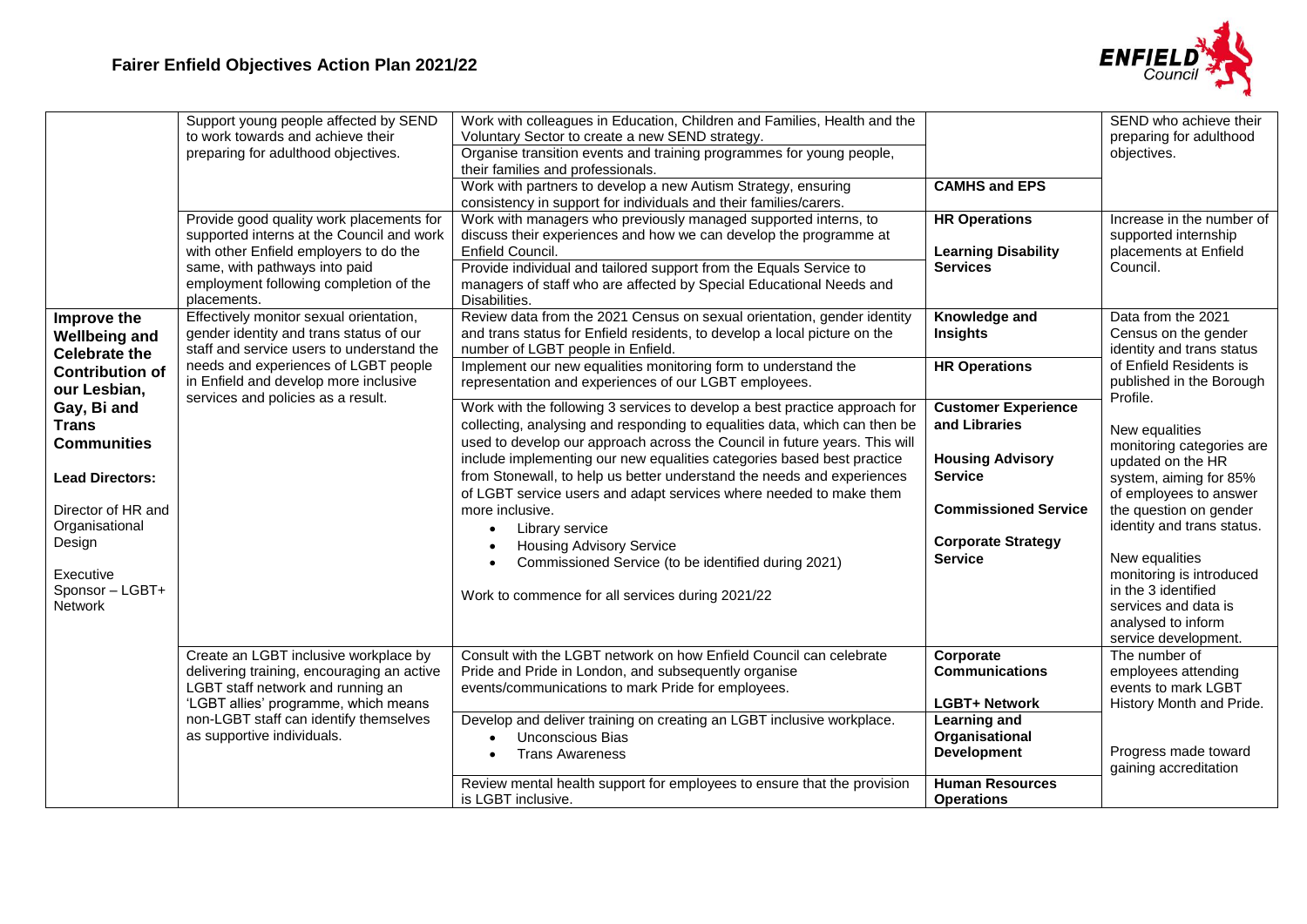

|                                                                                     | Work with our community organisations<br>to develop policies which are LGBT<br>inclusive and are tackling LGBT issues                                                                         | Review HR policies and ensure that LGBT inclusion is embedded across<br>all employee policies. These policies include:<br>Equality & Diversity Policy / Code of conduct<br>Recruitment and Selection Policy<br><b>Bullying and Harassment</b><br><b>Maternity Leave</b><br><b>Shared Parental Leave</b><br><b>Paternity Leave</b><br><b>Adoption Leave</b><br>Compassionate Leave<br><b>Trans Equality</b><br><b>Transitioning at Work</b><br>$\bullet$<br>These policies will use gender-neutral language and clearly state that the<br>organisation will not tolerate discrimination, bullying or harassment<br>against employees on the grounds of sexual orientation or gender identity<br>and/or trans status.<br>Fund LGBT network to facilitate engagement with and support to LGBT<br>members of our new and emerging communities, as well as to provide<br>representation and input into strategic Council forums to inform service | <b>Corporate Strategy</b>                                                           | from Stonewall as an<br>inclusive employer.<br>The number of strategic<br>Council forums attended<br>by the LGBT network. |
|-------------------------------------------------------------------------------------|-----------------------------------------------------------------------------------------------------------------------------------------------------------------------------------------------|----------------------------------------------------------------------------------------------------------------------------------------------------------------------------------------------------------------------------------------------------------------------------------------------------------------------------------------------------------------------------------------------------------------------------------------------------------------------------------------------------------------------------------------------------------------------------------------------------------------------------------------------------------------------------------------------------------------------------------------------------------------------------------------------------------------------------------------------------------------------------------------------------------------------------------------------|-------------------------------------------------------------------------------------|---------------------------------------------------------------------------------------------------------------------------|
|                                                                                     | Consult our LGBT community on how we<br>can raise the profile of Pride events and<br>LGBT history in Enfield.                                                                                 | delivery and policy development.<br>Consult with the LGBT network on how Enfield Council can celebrate<br>Pride and Pride in London, and subsequently organise<br>events/communications to mark Pride for employees.                                                                                                                                                                                                                                                                                                                                                                                                                                                                                                                                                                                                                                                                                                                         | <b>LGBT+ Network</b><br><b>Learning and</b><br>Organisational<br><b>Development</b> | The number of<br>employees attending<br>events to mark LGBT<br>History Month and Pride.                                   |
|                                                                                     | Work with schools to tackle homophobic,<br>biphobic and transphobic bullying and to<br>better support the mental health and<br>wellbeing of LGBT students.                                    | Provide opportunities for schools to access training for adults working<br>with young people on PSHE and RSE, which is LGBT inclusive.                                                                                                                                                                                                                                                                                                                                                                                                                                                                                                                                                                                                                                                                                                                                                                                                       | <b>School and Early Years'</b><br><b>Service Improvement</b>                        | The number of<br>number of schools who<br>access training.                                                                |
|                                                                                     |                                                                                                                                                                                               | Provide support for the Senior Lead for Mental Health in schools and<br>seek funding to develop whole school wellbeing approaches (e.g. Trauma<br>Informed Practice) which is inclusive of LGBT students.                                                                                                                                                                                                                                                                                                                                                                                                                                                                                                                                                                                                                                                                                                                                    | <b>CAMHS and EPS</b>                                                                | Number of schools which<br>have developed a role of<br>Senior Lead for Mental<br>Health in Schools.                       |
| <b>Provide access</b><br>to support<br>services and<br>networks to<br>reduce social | Enable the increased use of social<br>prescribing to help people of all ages take<br>part in positive activities within their<br>communities and improve their mental<br>and physical health. | Plan and deliver MECC training to officers and voluntary and community<br>sector partners.                                                                                                                                                                                                                                                                                                                                                                                                                                                                                                                                                                                                                                                                                                                                                                                                                                                   | <b>Public Health</b>                                                                | The number of<br>participants completing<br>MECC training.                                                                |
| isolation                                                                           | Provide opportunities for people to<br>socially connect through volunteering,                                                                                                                 | Work with VCS partners to offer welfare contacts to adult social care<br>users which provide opportunities to socially connect.                                                                                                                                                                                                                                                                                                                                                                                                                                                                                                                                                                                                                                                                                                                                                                                                              | <b>Strategy and Service</b><br><b>Development</b>                                   |                                                                                                                           |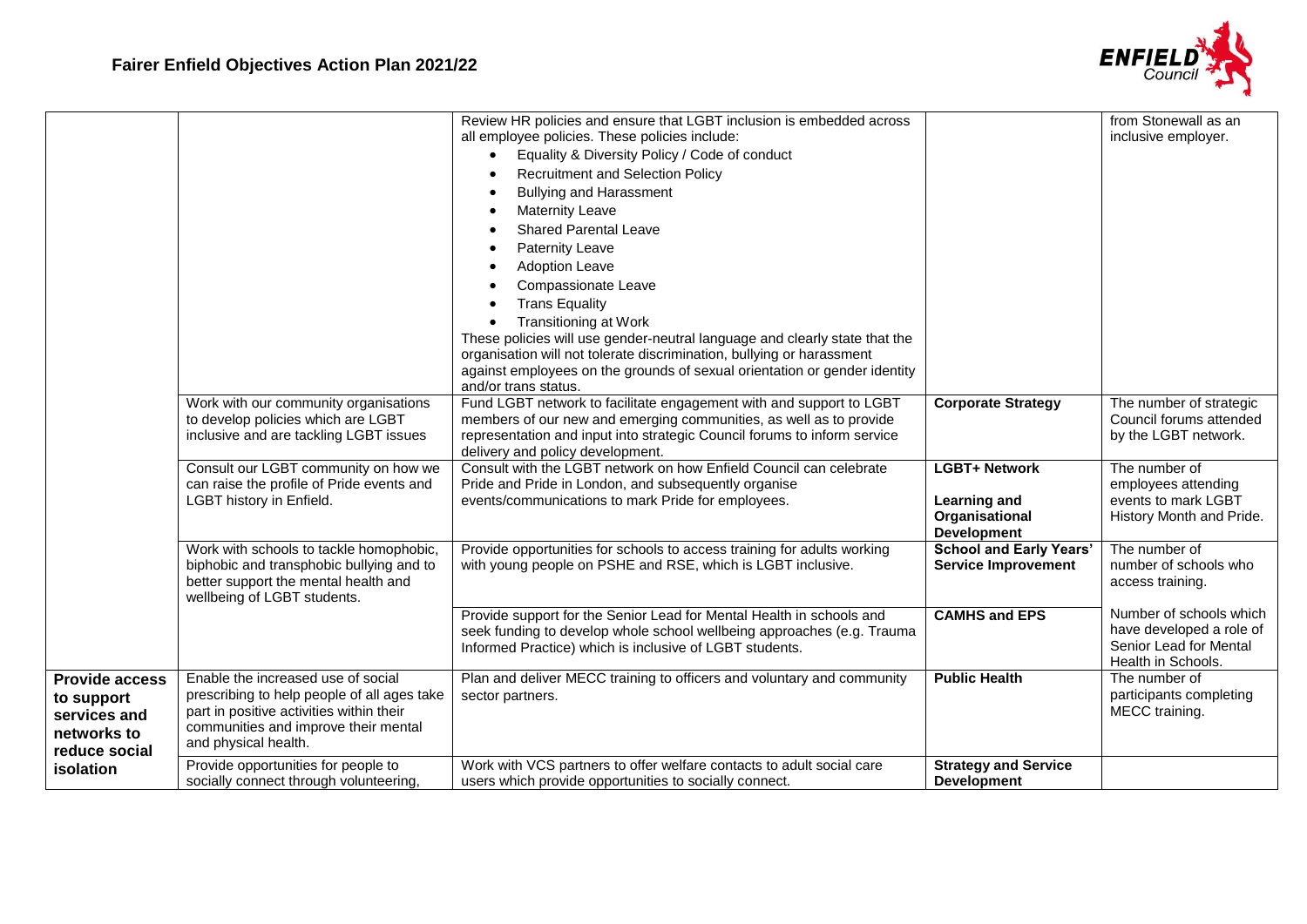

| <b>Lead Directors:</b><br>Director of Public<br>Health                         | mentoring and befriending initiatives,<br>building on the good practice of local<br>organisations and on the legacy of our<br>Enfield Stands Together Programme.                                                                                                                                      | Promote activities and opportunities to socially connect through the<br>MyLife directory.<br>Develop a loaning facility for Smart Technology from libraries for adult<br>social care users and carers.<br>Develop a SMART living pilot programme using 250 smart devices for | <b>Strategy and Service</b><br><b>Development</b><br><b>Safeguarding Practice</b><br><b>MCA/DOLS and Quality</b> | The number of adult<br>social care users taking<br>part in welfare contacts.<br>The number of viewings<br>for the MyLife Directory.                                                                                                    |
|--------------------------------------------------------------------------------|-------------------------------------------------------------------------------------------------------------------------------------------------------------------------------------------------------------------------------------------------------------------------------------------------------|------------------------------------------------------------------------------------------------------------------------------------------------------------------------------------------------------------------------------------------------------------------------------|------------------------------------------------------------------------------------------------------------------|----------------------------------------------------------------------------------------------------------------------------------------------------------------------------------------------------------------------------------------|
| Director of Adult<br>Social Care<br>Director of<br>Housing and<br>Regeneration |                                                                                                                                                                                                                                                                                                       | adult social care users and carers, including those living in care homes.<br>Organise an event for Silver Sunday, which is national day where people<br>of all generations can come together by hosting fun and free events for<br>older people.                             | <b>Corporate Strategy</b><br><b>Service</b>                                                                      | The number of smart<br>devices loaned through<br>Enfield libraries to adult<br>social care service users<br>and their carers.<br>Delivery of a SMART<br>living pilot programme for<br>adult social care users<br>and carers, using 250 |
|                                                                                | Train and support staff across the<br>Council and our Voluntary and<br>Community Sector to be active listeners<br>and responders and help local people to<br>take part in our agenda to Make Every<br>Contact Count.                                                                                  | Develop a Public Health commitment to community development and<br>engagement for residents experiencing deprivation.                                                                                                                                                        | <b>Public Health</b>                                                                                             | smart devices<br>The number of<br>participants completing<br>MECC training.                                                                                                                                                            |
|                                                                                | Support local social enterprises and<br>voluntary and community sector<br>organisations to work with residents to<br>improve self-management of long-term<br>conditions and improve access to social<br>activities to reduce social isolation and<br>improve physical health and mental<br>wellbeing. | Commission a new VCS partnership to deliver a self-management<br>enablement service for long term conditions.<br>June 2021                                                                                                                                                   | <b>Strategy and Service</b><br><b>Development</b>                                                                | VCS organisation is in<br>place with established<br>targets.                                                                                                                                                                           |
|                                                                                | Help local people to access high quality<br>employment, which is characterised by<br>fair pay, security, good working<br>conditions, a good work life balance and                                                                                                                                     | Develop our new Employment and Skills Strategy to ensure local people<br>benefit from emerging industries, conditions and opportunities within low-<br>paid sectors improve and to address the impacts of the COVID-19<br>pandemic.                                          | <b>Progression and</b><br><b>Pathways</b>                                                                        | <b>Employment and Skills</b><br>strategy published.                                                                                                                                                                                    |
|                                                                                | opportunities to progress.                                                                                                                                                                                                                                                                            | Promote referrals to Beam, a crowdfunding platform which local<br>authorities can refer homeless residents to, to find a new career by<br>developing a tailored plan based on their strengths and interests.                                                                 | <b>Housing Advisory</b><br><b>Service</b>                                                                        | Increase in referrals of<br>residents to Beam.                                                                                                                                                                                         |
| Work with our<br>partners to                                                   | Work to better understand and address<br>the immediate and long-term impacts of<br>the Covid-19 pandemic on the mental                                                                                                                                                                                | Complement the work of the NHS led Mental Health Support Teams to<br>build capacity of schools to support children and families with mental<br>health needs and connection with local services.                                                                              | <b>CAMHS and EPS</b>                                                                                             | Number of schools with a<br>Senior Lead for Mental<br>Health in school.                                                                                                                                                                |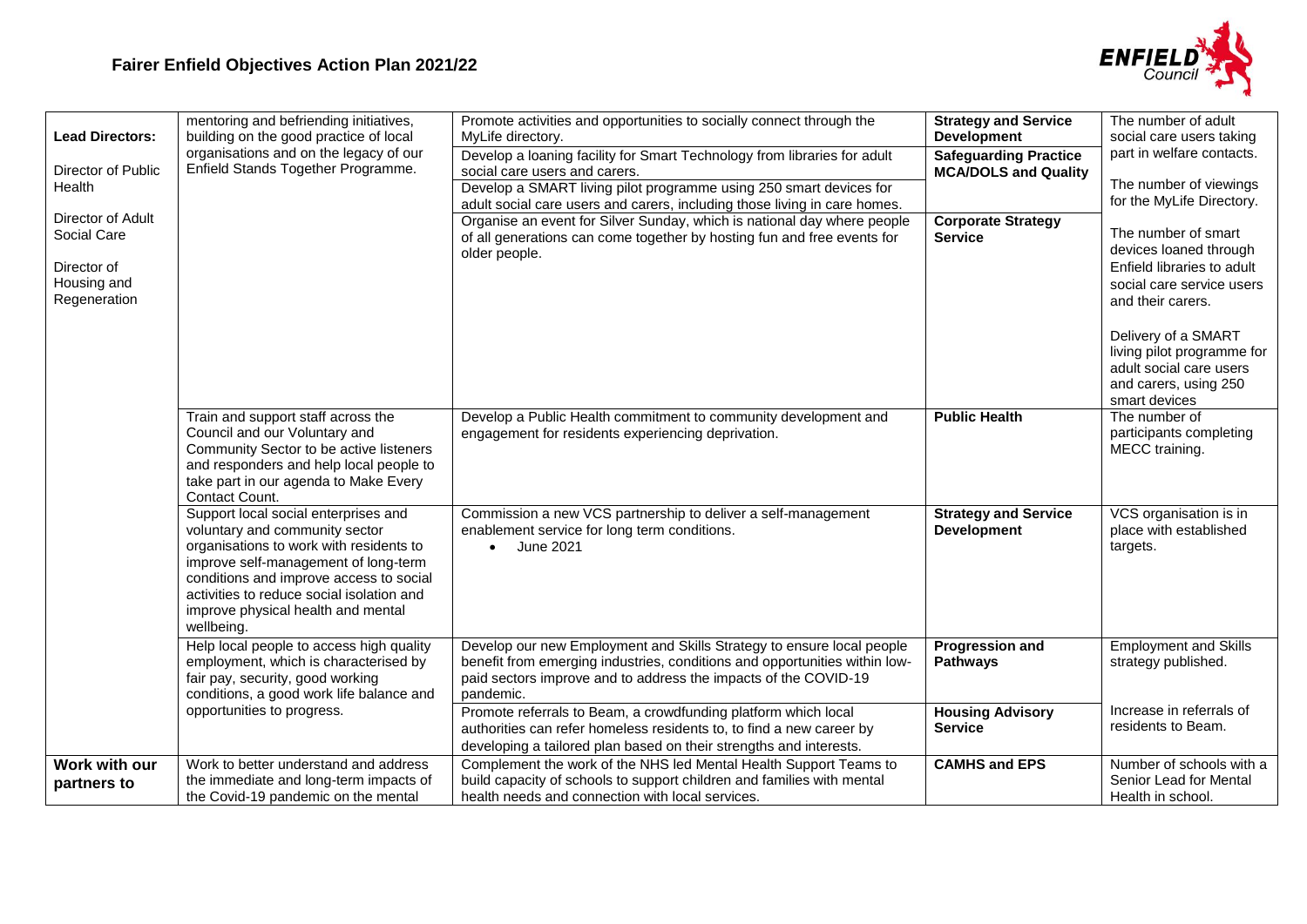

| mitigate the<br>impact of<br>Covid-19 on<br>children and<br>young people's<br>mental health<br>and wellbeing<br>Lead Director(s): | health, emotional wellbeing and<br>aspirations of children, young people and<br>their families.<br>Work in partnership with children, young<br>people and their families so that mental<br>health support can be understood and<br>talked about in a common language that<br>everyone understands, and that help is<br>provided in a way that is right for them | Establish a Senior Lead for Mental Health Network<br>Complement the work of the NHS led Mental Health Support Teams to<br>build capacity of schools to support children and families with mental<br>health needs and connection with local services.<br>Enfield Thrives Together network to raise awareness of mental health<br>providers in Enfield.<br>Co-produce a short film with Enfield's Young Mayor and Youth Parliament   | <b>CAMHS and EPS</b>                                                 | Senior Lead for Mental<br><b>Health Network</b><br>established<br>Number of schools with a<br>Senior Lead for Mental<br>Health in school.<br>Increase in the number of<br>young people accessing |
|-----------------------------------------------------------------------------------------------------------------------------------|-----------------------------------------------------------------------------------------------------------------------------------------------------------------------------------------------------------------------------------------------------------------------------------------------------------------------------------------------------------------|------------------------------------------------------------------------------------------------------------------------------------------------------------------------------------------------------------------------------------------------------------------------------------------------------------------------------------------------------------------------------------------------------------------------------------|----------------------------------------------------------------------|--------------------------------------------------------------------------------------------------------------------------------------------------------------------------------------------------|
| Director of<br>Education                                                                                                          | when they need it. This includes through<br>digital platforms, school, community<br>and/or specialist mental health services.                                                                                                                                                                                                                                   | for launch during Mental Health Awareness Week in May 2021. The<br>purpose of the film is to raise awareness and to challenge stigma around<br>vouth mental health.                                                                                                                                                                                                                                                                |                                                                      | Kooth and referred to<br>Youth Alive.                                                                                                                                                            |
| Director of Public<br>Health                                                                                                      |                                                                                                                                                                                                                                                                                                                                                                 | Work with our partners to provide a social prescribing project for young<br>people, called Youth Alive, and promote access to Kooth, a digital<br>platform providing free, safe and anonymous mental wellbeing support.<br>Introduce 'Trauma Informed Practice' implementation programme for                                                                                                                                       | <b>Public Health</b><br><b>CAMHS and EPS</b><br><b>CAMHS and EPS</b> | Implement 'Trauma                                                                                                                                                                                |
|                                                                                                                                   | Explore funding opportunities to work<br>with our partners, schools and settings to<br>develop Enfield Trauma Informed<br>Practice in Schools (E-TIPS).                                                                                                                                                                                                         | whole school communities.                                                                                                                                                                                                                                                                                                                                                                                                          |                                                                      | Informed Practice'<br>training in 10 schools.                                                                                                                                                    |
|                                                                                                                                   | Work with schools to help mitigate, as far<br>as possible, the disproportionate impact<br>of the Covid-19 lockdowns on the<br>educational attainment of children and                                                                                                                                                                                            | Address and meet local education needs through the Learning<br>Excellence Partnership Board to raise achievement; promote excellence<br>and enable dialogue between partners.                                                                                                                                                                                                                                                      | <b>School and Early Years'</b><br><b>Service Improvement</b>         | Progress made against<br>targets set by the Enfield<br>Learning Excellence<br>Board.                                                                                                             |
|                                                                                                                                   | young people in low income families and<br>children and young people affected by<br>special educational needs and<br>disabilities.                                                                                                                                                                                                                              | Develop an Inclusion Charter for schools, which will set out how schools,<br>early years providers, colleges, local authority services and health<br>providers will enable all children and young people affected by SEND to<br>realise their aspirations and experience inclusion, equality, dignity and<br>respect within education settings in Enfield.<br>Encourage and support schools and early years settings to sign up to | <b>Public Health</b>                                                 | The number of schools<br>who sign up to the<br>Inclusion Charter.                                                                                                                                |
|                                                                                                                                   |                                                                                                                                                                                                                                                                                                                                                                 | Healthy Schools and Healthy Early Years.                                                                                                                                                                                                                                                                                                                                                                                           |                                                                      | Increase the number of<br>schools and early years<br>settings signed up to<br>Healthy Schools and<br>Healthy Early Years.                                                                        |
|                                                                                                                                   | Work with our partners to support all<br>young people to access opportunities to<br>develop the skills they need to secure<br>employment.                                                                                                                                                                                                                       | Develop a Skills and Employment Strategy which will support schools to<br>improve their Gatsby benchmark score, which is a measure of both the<br>effectiveness of school career advice and the suitability of the work<br>experience offer.                                                                                                                                                                                       | <b>Progression and</b><br><b>Pathways</b>                            | Performance measures<br>will be outlined in the new<br>Skills and Employment<br>Strategy.                                                                                                        |
|                                                                                                                                   |                                                                                                                                                                                                                                                                                                                                                                 | Support businesses to participate in the Kickstart scheme and offer job<br>placements to 16-24-year olds on Universal Credit.                                                                                                                                                                                                                                                                                                      | <b>Economic Development</b>                                          | Reduce the number of<br>16-18-year olds not in                                                                                                                                                   |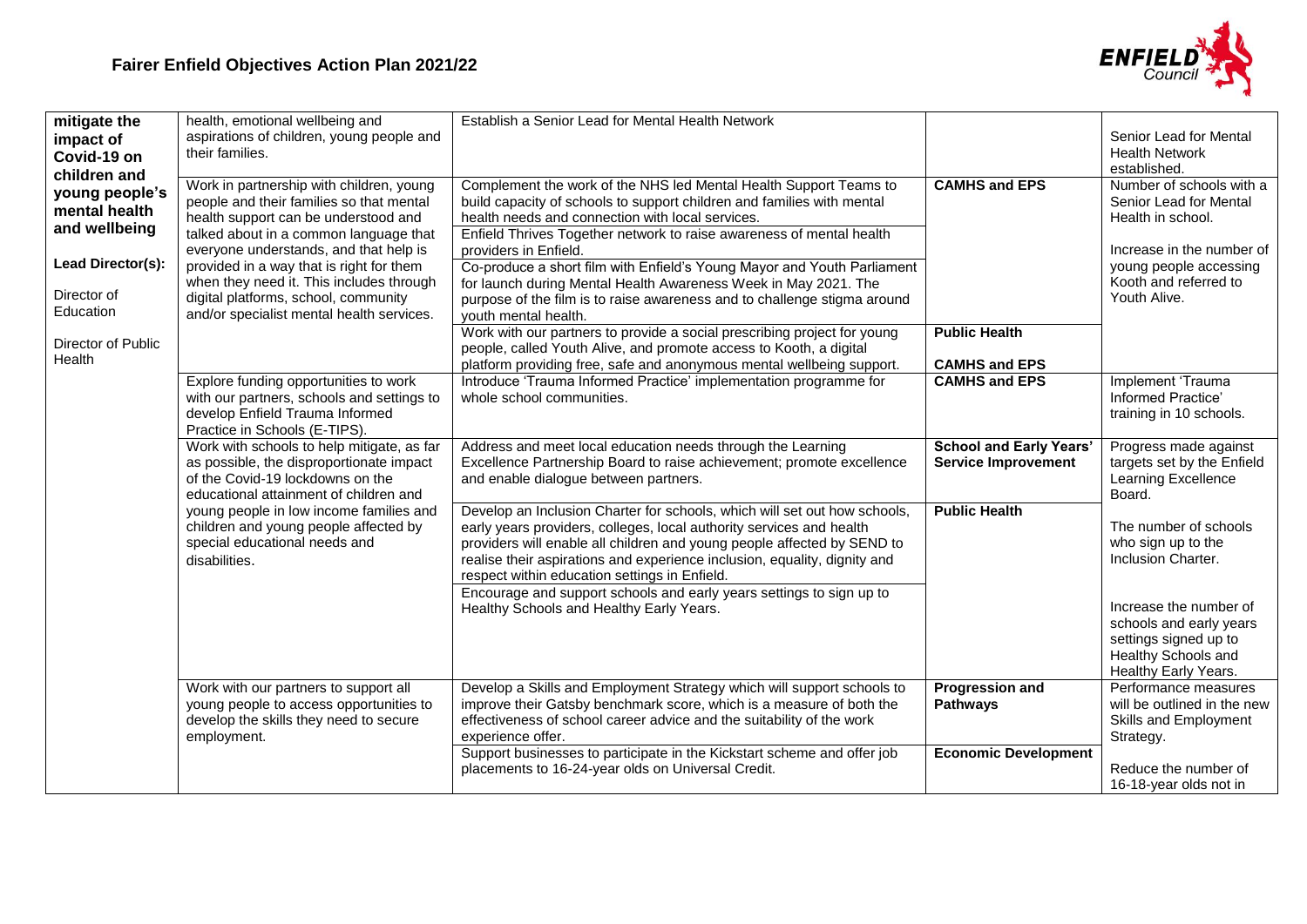

|                                                                             |                                                                                                                                                                                                                                                               |                                                                                                                                                                                                                                                                                           |                                                                                                                 | education, training or                                                                                                                      |
|-----------------------------------------------------------------------------|---------------------------------------------------------------------------------------------------------------------------------------------------------------------------------------------------------------------------------------------------------------|-------------------------------------------------------------------------------------------------------------------------------------------------------------------------------------------------------------------------------------------------------------------------------------------|-----------------------------------------------------------------------------------------------------------------|---------------------------------------------------------------------------------------------------------------------------------------------|
| Keep people<br>safe from<br>domestic<br>abuse<br>Lead Director(s):          | Enhance our response to concerns about<br>domestic violence through a specialist<br>abuse team hub and commissioned<br>service to reduce risks to vulnerable<br>adults and children.                                                                          | Evaluate the impact and effectiveness of the domestic abuse hub pilot, to<br>ensure that we maximise support for people impacted by domestic abuse<br>in a sustainable and effective way.                                                                                                 | <b>Community Safety</b><br><b>Child Protection and</b><br><b>Vulnerable Children</b><br><b>Older People and</b> | employment.<br>The number of people<br>reporting domestic abuse<br>through the free hotline.<br>Impact of the hub to be<br>measured through |
| Director of<br>Children's<br>Services                                       |                                                                                                                                                                                                                                                               |                                                                                                                                                                                                                                                                                           | <b>Physical Disabilities</b><br><b>Service</b>                                                                  | individual service<br>performance indicators<br>and the Violence Against<br>Women & Girls (VAWG)<br>Strategy and Action Plan.               |
| Director of HR &<br><b>OD</b><br>Director of<br>Housing and<br>Regeneration | Prevent domestic abuse from happening<br>in the first place by challenging attitudes<br>and behaviours which foster it and<br>intervene where possible to prevent it.                                                                                         | Provide opportunities for perpetrators to address their harmful behaviour<br>at an earlier stage, before violence escalates, through voluntary<br>perpetrator programmes (as most interventions with perpetrators are<br>currently only available after statutory services are involved). | <b>Community Safety</b><br><b>Children and Public</b><br><b>Health Commissioning</b>                            | The number of available<br>voluntary perpetrator<br>programmes and the<br>number of perpetrators<br>accessing these<br>programmes.          |
|                                                                             | Ensure Enfield Council can support any<br>of our employees experiencing domestic<br>abuse, by producing a domestic abuse<br>policy with clear protocols on how<br>managers will identify and respond to<br>staff at risk.                                     | Develop a workplace domestic abuse policy and provide training to<br>managers on how to identify and support staff at risk of domestic abuse.                                                                                                                                             | <b>HR Operations</b><br><b>Business Development</b><br><b>Manager</b>                                           | Publish workplace<br>domestic abuse policy<br>and mechanisms will be<br>established for feedback.                                           |
|                                                                             | Work with primary and secondary<br>schools to develop how we educate boys<br>and girls on healthy relationships,<br>consent, gender equality and staying safe                                                                                                 | Deliver training to skill up teachers to support children and young people<br>to learn about consent, safe and healthy relationships, gender equality<br>and staying safe online, as part of the new Relationships and Sex<br>Education (RSE) curriculum.                                 | <b>School and Early Years'</b><br><b>Service Improvement</b><br><b>Secondary Behaviour</b>                      | Monitor the feedback<br>from schools and children<br>and young people on<br>Relationships and Sex                                           |
|                                                                             | online through the sex and relationship<br>curriculum.                                                                                                                                                                                                        | Continue to deliver the Butterfly Project, as part of the Nexus programme.<br>The Butterfly project provides six weeks of workshop to young women<br>form areas of deprivation and marginalised backgrounds, covering<br>multiple topics including looking at relationships.              | <b>Support Service.</b>                                                                                         | Education.<br>The number of young<br>women taking part in the<br><b>Butterfly Project.</b>                                                  |
|                                                                             | Increase support to parents of<br>adolescents who display violent<br>behaviours, particularly those with a<br>range of complex needs, such as young<br>people who are gang-associated, and/or<br>have drug or alcohol misuse issues, or<br>mental ill-health. | Promote parental education around managing children and young<br>people's challenging behaviour, through the Escape, Embracing Family<br>Lives and Inspiring Change parenting programmes.                                                                                                 | <b>Change and Challenge</b><br>and Family Support<br><b>Unit</b>                                                | The number of parents<br>accessing the Escape<br>and Inspiring Change<br>parenting programmes.                                              |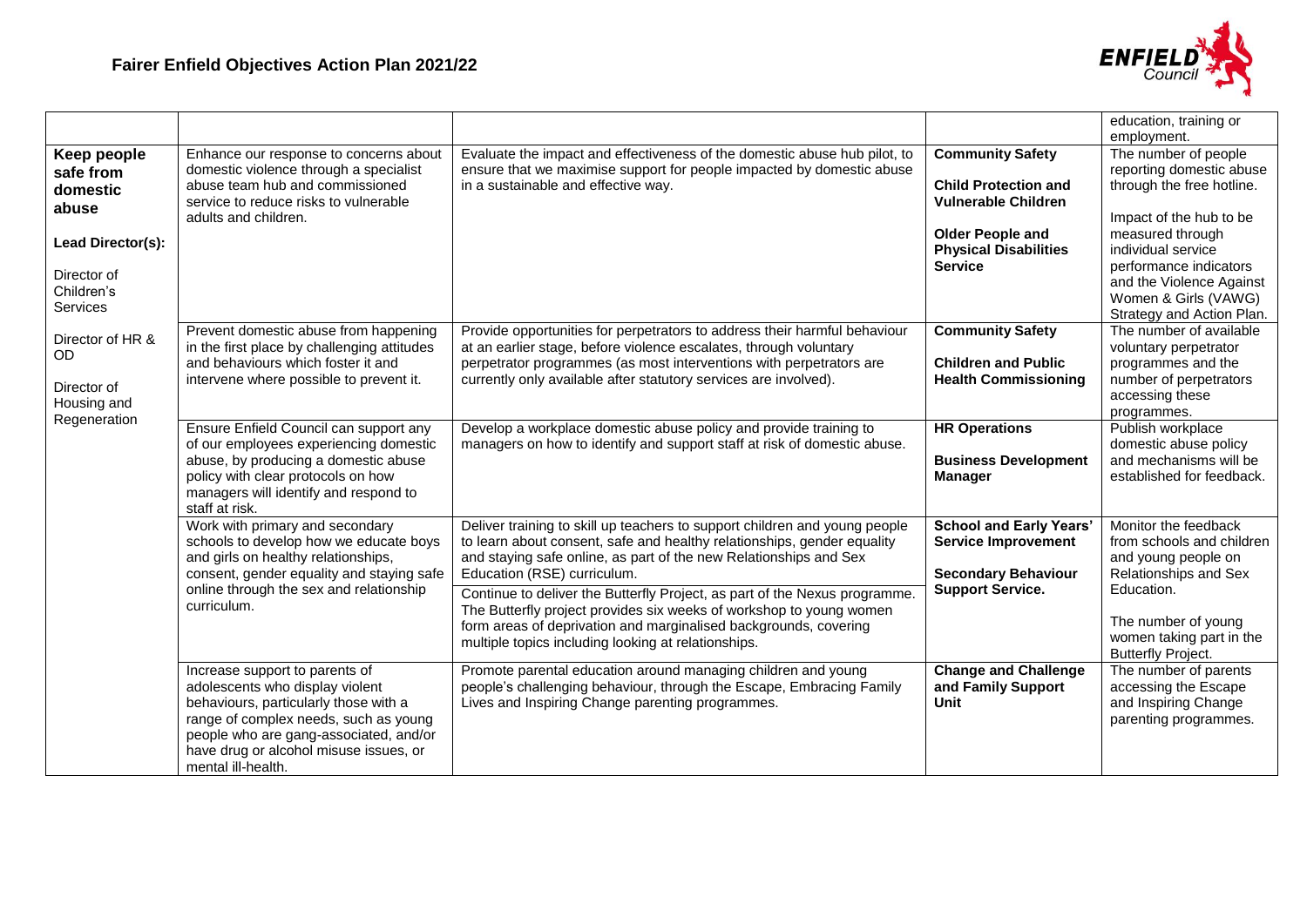

|                                                                                           | Ensure our work to tackle domestic<br>violence and abuse is inclusive of the<br>needs of LGBT communities by including<br>LGBT-specific issues as part of our<br>publicity campaigns and through ensuring<br>LGBT-specific issues are considered as<br>part of all training on domestic violence<br>and abuse.                                                                             | Run LGBT specific publicity campaigns to ensure that our work to tackle<br>domestic abuse is inclusive of the needs of LGBT communities.                                                                                                                                                                                 | <b>Community Safety</b>                                                                 | The number of LGBT-<br>specific campaigns to<br>ensure that our work to<br>tackle domestic abuse is<br>inclusive.          |
|-------------------------------------------------------------------------------------------|--------------------------------------------------------------------------------------------------------------------------------------------------------------------------------------------------------------------------------------------------------------------------------------------------------------------------------------------------------------------------------------------|--------------------------------------------------------------------------------------------------------------------------------------------------------------------------------------------------------------------------------------------------------------------------------------------------------------------------|-----------------------------------------------------------------------------------------|----------------------------------------------------------------------------------------------------------------------------|
|                                                                                           | Support women in isolated communities,<br>including Gypsy, Roma and Traveller<br>Communities, to access support and<br>services to prevent and tackle domestic<br>abuse, including through access to<br>women's refuges and culturally sensitive<br>locations. Where English is not their first<br>language, this support will include<br>promoting access to English language<br>courses. | Review the equalities data captured on victims of domestic abuse to<br>monitor the number of women from GRT communities accessing support<br>and services to prevent and tackle domestic abuse.<br>Publish the community safety action plan created by the GRT Project<br>Board with a focus on tackling domestic abuse. | <b>Community Safety</b><br><b>GRT Project Board</b>                                     | The number of domestic<br>violence and abuse<br>reports made by women<br>from GRT communities.                             |
|                                                                                           | Provide clear and realistic housing<br>information and advice to victims and<br>survivors whose existing accommodation<br>is not safe, so that they can make<br>informed decisions on their future<br>housing.                                                                                                                                                                             | Develop a Housing and Regeneration Domestic Abuse Policy.                                                                                                                                                                                                                                                                | <b>Housing Advisory</b><br><b>Service</b>                                               | <b>Achieve Domestic Abuse</b><br><b>Housing Alliance</b><br>Accreditation in 2021/22.                                      |
| <b>Promote safer</b><br>and stronger<br>communities<br>by encouraging<br>the reporting of | Tackle extreme behaviour by<br>encouraging the reporting of hate crime,<br>reducing repeat incidents and ensuring<br>that victims are supported through the<br>criminal justice system.                                                                                                                                                                                                    | Run public campaigns encouraging the reporting of hate crime offences<br>and publicise successful prosecutions for hate crime offences, whenever<br>possible.                                                                                                                                                            | <b>Community Safety</b>                                                                 | Reduction in repeat<br>incidents of hate crime.<br>Increase in the reporting<br>of hate crime incidents in<br>the borough. |
| hate crime and<br>reducing<br>repeat<br>incidents<br>Lead Director(s):                    | Improve community cohesion by<br>promoting good relations between Gypsy,<br>Roma and Traveller communities and the<br>wider community.                                                                                                                                                                                                                                                     | Develop training programme addressing unconscious bias towards GRT<br>communities for officers and partners.<br>Promote work of the GRT Communities Board and run events to<br>celebrate GRT communities as part of GRT History Month.<br>June 2021<br>$\bullet$                                                         | <b>Learning and</b><br>Organisational<br><b>Development</b><br><b>GRT Project Board</b> | The number of people<br>attending GRT History<br>month events.<br>The number of officers<br>taking part in training on     |
| Director of<br>Children's<br>Services                                                     | Work with all Enfield faith communities to<br>promote peace, mutual understanding                                                                                                                                                                                                                                                                                                          | Publish the community safety action plan created by the GRT Project<br>Board with a focus on tackling hate crime and discrimination.<br>Run a series of educational, inspirational and challenging events to mark<br>Interfaith Week.<br>$\bullet$ 14 <sup>th</sup> -21 <sup>st</sup> November 2021                      | <b>Corporate Strategy</b><br><b>Service</b>                                             | GRT communities.<br>The number of people<br>attending events to mark<br>Interfaith Week.                                   |